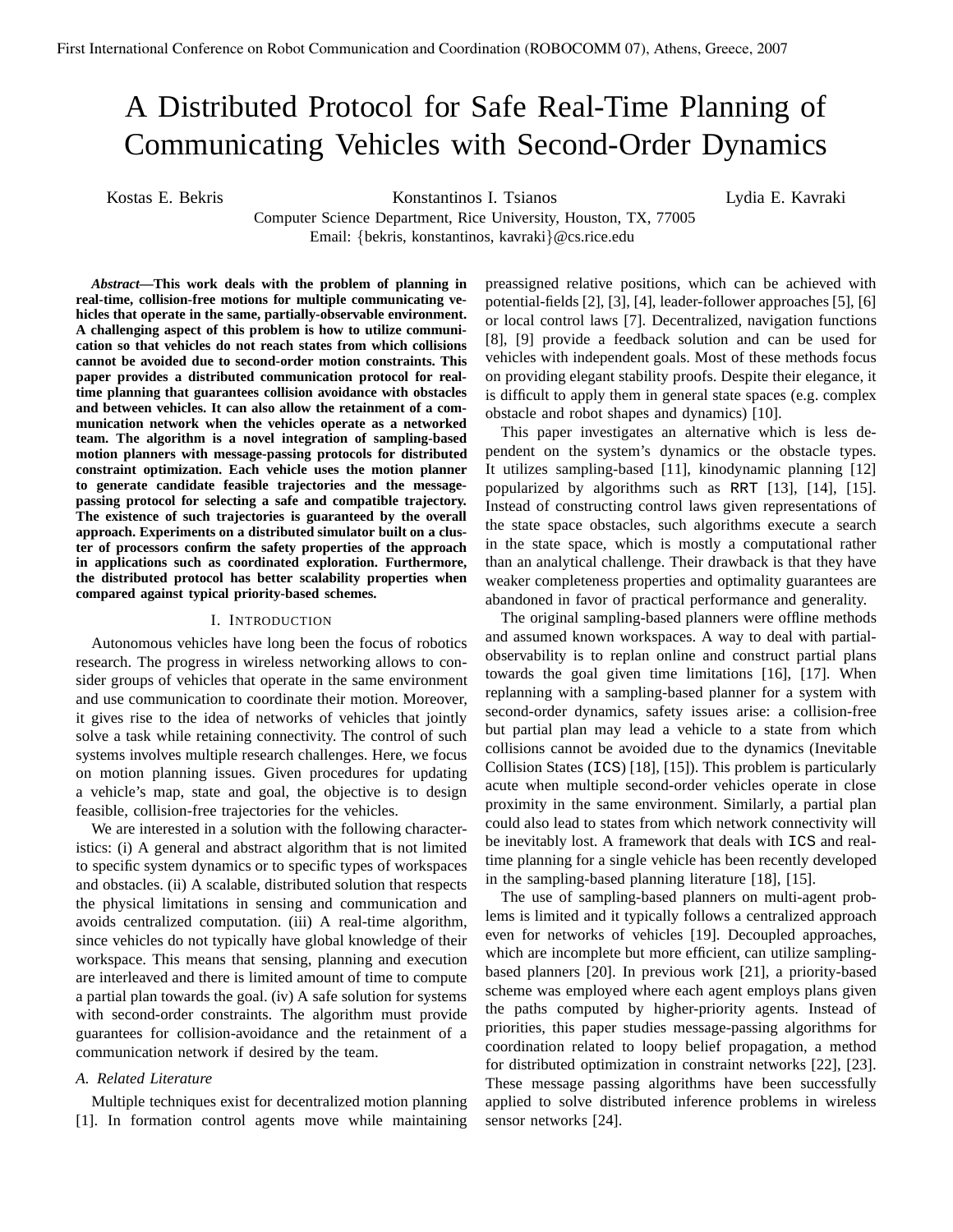### *B. Contribution*

This paper describes a novel integration of sampling-based kinodynamic planners [10], [14] with message-passing protocols [23], [24] to distributedly control the motion of multiple communicating vehicles. It is an extension of work on safe, real-time sampling-based planning [15] to the case of multiple networked vehicles with limited communication range. It can guarantee safety in terms of avoiding inevitable collision or loss of connectivity states. Compared to alternative approaches for decentralized motion planning [7], [8] it is easily implementable on general workspaces and to systems with different dynamics. In contrast to existing work on motion planning for dynamic networks, where coordination is centralized [19], the approach is distributed.

The starting point for the method is the identification of the information that must be exchanged between the vehicles so as to plan safe trajectories. This information requirements dictate our communication protocol. Within the protocol, each vehicle uses a sampling-based planner [15] to generate feasible trajectories that allow the existence of safe alternatives to other vehicles. Then the vehicles coordinated through message passing [23], [24] to select their trajectory. The existence of safe, compatible solutions is guaranteed by the algorithm. Among the safe solutions and given the available time, the asynchronous protocol optimizes a joint payoff function.

The proposed method has been implemented on a multiprocessor simulator. Each processor models a vehicle and communicates asynchronously with other processors. The experimental results confirm the theoretical guarantees of collision avoidance and network retainment for second-order vehicles jointly exploring an unknown workspace. The distributed protocol has computational advantages when compared against prioritized schemes [21].

#### II. PROBLEM SETUP

Consider vehicles  $V = \{V_1, \ldots, V_v\}$  operating in a world with obstacles. Both obstacles and vehicles are rigid-bodies and there are no restrictions on their shape. Each vehicle is able to sense a local region around it and can communicate with other vehicles within a limited range. Each vehicle  $V_i$  is a dynamic system whose motion is governed by differential equations of the form:

$$
\dot{x}_i(t) = f(x_i(t), u_i), \qquad g(x_i(t), \dot{x}_i(t)) \le 0 \tag{1}
$$

where  $x_i(t) \in \mathcal{X}_i$  represents a state,  $u_i \in \mathcal{U}_u$  is a control,  $f, g$ are smooth and  $t$  is time. This paper focuses on systems with bounds both in velocity and acceleration. The dynamics of the systems we experimented with can be found in Section IV.

Given the communication limitations and states  ${x_1(t), \ldots, x_v(t)}$ , the vehicles form dynamic communication links represented by a graph  $G(t) = \{V(t), E(t)\}\$ , where  $e_{ij} \in E(t)$  as long as  $V_i, V_j$  are within range. The neighbors of  $V_i$  in the graph  $G(t)$  are denoted as  $N_i(t)$ .



Fig. 1. The closed loop architecture and modules on a single vehicle.

#### *A. High-Level Replanning Framework*

The vehicles execute tasks which require motion. While moving, the vehicles must avoid collisions both with obstacles and with other vehicles. Since the workspace is only partially observable, the vehicles must update their world model and state estimate given new sensory information. In parallel, they must replan in real-time trajectories towards their goals. To achieve this objective, a vehicle's function is broken down into a sequence of consecutive operational cycles. The various vehicle operations, shown in Fig. 1, are executed in a pipeline over these cycles. For cycle  $(t : t + dt)$  vehicle  $V_i$  executes the following:

- 1. Up to time  $t$ : a localization and mapping routine updates the map  $M_i(t)$  and estimates future state  $x_i(t + dt)$ .
- 2. Given the map, a goal  $G_i(t)$  is computed for  $V_i$ .
- 3. Given  $M_i(t)$ ,  $G_i(t)$  a planner must compute a plan  $p(dt)$ before  $t + dt$ .
- 4. At time  $t + dt$  the plan  $p(dt)$  is executed at  $x_i(t + dt)$ .

In this work we focus on step 3, i.e. on how to utilize communication so as to provide safety guarantees when multiple vehicles operate in close proximity. Each vehicle can only communicate with neighboring vehicles given the communication constraints and exchange information. We will specify what kind of information has to be exchanged to guarantee collision avoidance. In this work, we do not deal with issues related to uncertainty in sensing and action as well as unreliable communication.

#### *B. Motion Planning Notation*

The objective of the motion planner is to compute a **plan**  $p(dt)$ , which is a time sequence of controls:  $p(dt)$  =  $\{(u_1, dt_1), \ldots, (u_n, dt_n)\}\)$ , where  $dt = \sum_i dt_i$ . When a plan  $p(dt)$  is executed at state  $x(t)$ , a vehicle will follow the **trajectory**:  $\pi(x(t), p(dt))$ . A trajectory is feasible, if it respects the constraint functions  $f$  and  $g$  from Eq. 1.

A state along trajectory  $\pi(x(t), p(dt))$  at time  $t' \in [t : t+dt]$ is denoted as  $x^{\pi}$ ( $t'$ ). When a vehicle executes a plan  $p(dt)$ from state  $x(t)$  and consecutively executes plan  $p'(dt')$ , then the resulting **trajectory concatenation** will be denoted as:

$$
\pi'(\pi(x(t),p(dt)), p'(dt'))
$$
.

If two vehicles  $V_i, V_j$  at time t are not in collision with each other or with obstacles, then their corresponding states  $x_i(t), x_j(t)$  are **compatible states**:  $x_i(t) \approx x_j(t)$ .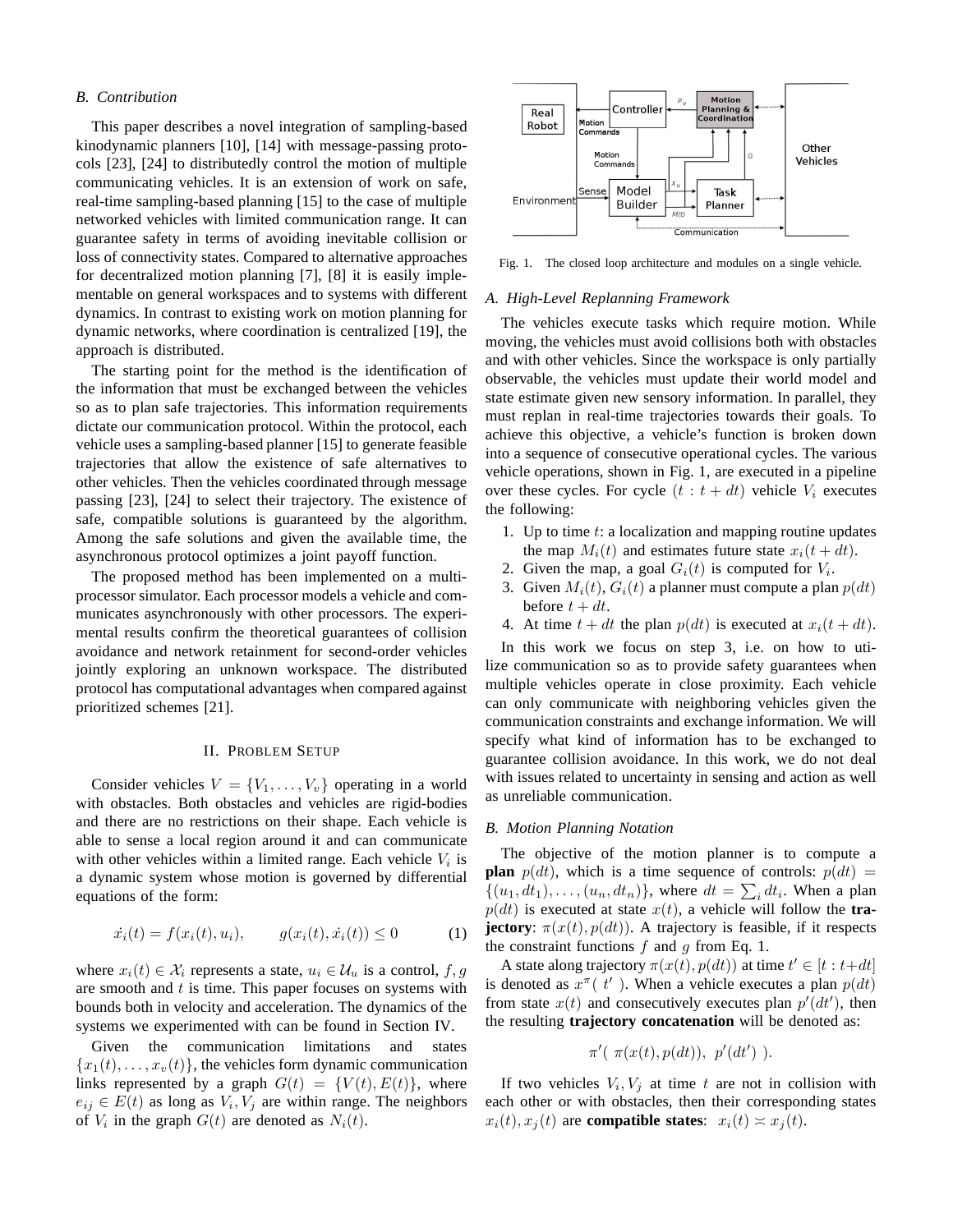

Fig. 2. The operation that a single vehicle executes in two consecutive planning cycles.

Two trajectories  $\pi_i(x_i(t_i), p_i(dt_i))$  and  $\pi_j(x_j(t_j), p_j(dt_j))$ are **compatible trajectories** ( $\pi_i \approx \pi_j$ ) if the two trajectories do not cause collisions with workspace obstacles and:

$$
\forall t' \in [\max\{t_i, t_j\} : \min\{t_i + dt_i, t_j + dt_j\}]:
$$
  

$$
x^{\pi_i}(t') \approx x^{\pi_j}(t').
$$

Compatible trajectories between vehicles may still lead to an inevitable collision state from which a collision cannot be avoided in the future due to second-order constraints [18]. A state  $x_i(t)$  is an **Inevitable Collision State (ICS)** given the states  $\{x_1(t), \ldots, x_v(t)\}\$ if  $\forall \pi_i(x_i(t), p_i(\infty))$ :

> $\exists$   $(dt \wedge j \neq i)$  so that  $\forall \pi_i(x_i(t), p_i(\infty))$ states  $x^{\pi_i}(dt)$  and  $x^{\pi_j}(dt)$  are not compatible.

## *C. Problem Definition*

Given the map  $M_i(t)$  and a state estimate  $x_i(t + dt)$ , the motion planning module of each vehicle  $V_i$  must compute before time  $(t+dt)$  a plan  $p_i(dt')$  so that given the trajectories of all other vehicles  $\pi_j(x_j(t+dt), p_j(dt'))$   $(\forall j \neq i)$ :

• 
$$
\pi_i(x_i(t+dt), p_i(dt')) \asymp \pi_j(x_j(t+dt), p_j(dt'))
$$

• State  $x_i^{\pi_i}(dt')$  is not ICS.

Vehicle  $V_i$  can only communicate with vehicles in the set  $N_i(t)$ . A secondary objective for the planner is to refine the quality of the selected trajectory given a measure of path quality and a goal  $G_i(t)$ .

# III. DISTRIBUTED PROTOCOL FOR SAFE, REAL-TIME MOTION PLANNING

There are two basic implementation choices in the proposed approach. Motion coordination is achieved in a decoupled manner. This feature distinguishes our approach when compared against related work on planning for communicating vehicles [19], where the vehicles forming a temporary dynamic network solve a centralized problem. Moreover, the motion planning and coordination operation of each vehicle are split into two separate steps as shown in Fig. 2:

- 1) **Generate Candidate Plans:** During the first step, the algorithm searches the state space of vehicle  $V_i$  so as to generate a set of candidate plans  $P_i$ .
- 2) **Select Compatible Plans:** During the second step, neighboring vehicles communicate by exchanging sets  $P_i$  and evaluating their performance in terms of collision avoidance and task execution.

For the plan generation step, sampling-based, kinodynamic planners are particularly appropriate to search the state space and produce multiple candidate valid plans  $P_i$  that are at least collision-free with the workspace obstacles.

For the plan selection step, the exchanged plans  $P_i$  are viewed as actions in a discrete action space. Two plans of different vehicles are acceptable solutions if the corresponding trajectories are compatible. Then the problem of distributedly selecting compatible trajectories is reduced to a distributed constraint optimization problem, for which message-passing algorithms exist [23], [24].

# *A. Plan Generation: Sampling-based Planning*

There are various alternatives on how to implement a sampling-based, kinodynamic planner [13], [14], [15]. In Algorithm 1 we present an abstract version of such algorithms. The algorithm constructs a tree data structure (variable  $Tree$ ), where nodes of the tree correspond to states and edges correspond to trajectories. The tree is rooted at the state  $x(t + dt)$ and sampling is used to propagate feasible trajectories into the state space. The algorithms as described here searches the state space of a single vehicle given only workspace obstacles and ignores the effects of other vehicles. We will later show what changes must be made so that collisions with other vehicles are also avoided.

# **Algorithm 1** SAMPLING-BASED PLANNER

 $Tree \leftarrow$  Retain valid subset of  $Tree$  from previous cycle **while** (time < PlanningBudget) **do** {

Select a state  $x(t')$  on the existing  $Tree$ Select valid plan  $p(dt')$  given state  $x(t')$ Forward propagate trajectory  $\pi(x(t'), p(dt')$ **if** ( $\pi$  is not **collision-free** with obstacles) **then** Reject  $\pi$ **else** Add  $\pi$  to  $Tree$ 

}

In our implementation we have followed an approach where the expansion of the tree is biased so as to greedily expand the data structure towards the goal while still providing the weak completeness guarantees of sampling-based planning [15]. Since the algorithm is executed in a continuous replanning loop, part of the tree data structure from the previous planning cycle may still be valid in the beginning of a new cycle. The valid part of the tree is retained as in many recent replanning approaches [16], [17] to accelerate performance and improve path quality. The planner is executed for a limited amount of time (variable  $PlanningBudget$ , which should be less than the total cycle duration  $dt$ ) and then it is interrupted. At that point we can extract from *Tree* all the trajectories that are rooted at state  $x(t + dt)$  and which have duration dt. These trajectories are by construction feasible and collision-free with workspace obstacles. We store these trajectories as candidate plans  $P_i$ , for vehicle  $V_i$ .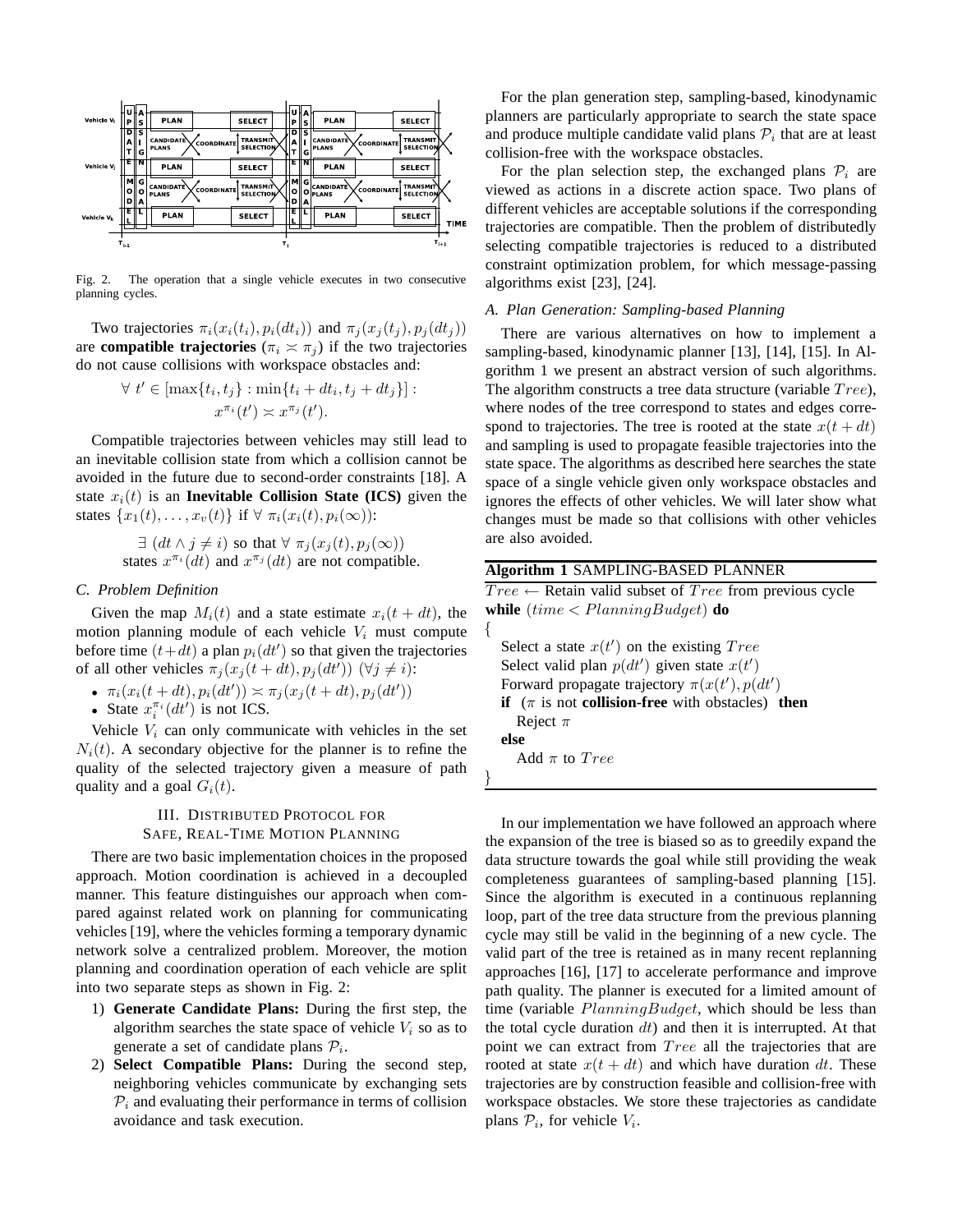

Fig. 3. A simple coordination graph, the action sets  $A_1, A_2, A_3$ , the atomic and pairwise payoffs  $f_1, f_2, f_3, f_{12}, f_{23}$  and the global utility function u

# *B. Plan Selection: Message-Passing Protocol*

After the plan generation step, each agent has a discrete set of actions to select from. The objective of the path selection step is to distributedly assign trajectories to vehicles so that there is no incompatible pair of trajectories and as a secondary goal to select good quality trajectories. Such problems can be modeled with coordination graphs [25] and can be solved with distributed message passing algorithms based on *belief propagation* [22], such as the *max-plus* algorithm [23].

In this formalization, we assume we have  $n$  agents, and each agent i has to select an action  $a_i$  out of a finite action set  $A_i$ . Generally the goal is to find the optimal action vector  $\overline{a}^* = (a_1^*, \dots, a_n^*)$  that maximizes a global utility function  $u(\overline{a})$ . The utility has a structure captured by a coordination graph  $CG = (V, E)$ . On every node of CG we define a function  $f_i(a_i)$  called *atomic payoff*. An atomic payoff describes how well each action serves the goal of the agent corresponding to that node. On the edges  $e_{ij}$  of  $CG$  we define *pairwise payoff* functions  $f_{ij}(a_i, a_j)$  that indicate how good for the team are pairs of actions of interacting agents (see Fig. 3 for an example). The global utility is assumed to depend only on the unary and pairwise payoff functions as follows:

$$
u(\overline{a}) = \sum_{i} f_i(a_i) + \sum_{e_{ij} \in E(CG)} f_{ij}(a_i, a_j)
$$

Max-plus is a distributed message passing algorithm that attempts to compute an optimal action vector using only local computations and communication for every agent. While the algorithm is running, each agent  $i$  chooses a neighboring agent  $i$  on  $CG$ , collects and adds all incoming messages from other agents in its neighborhood, and sends a new message to  $i$  that is computed by the following formula:

$$
m_{ij}(a_j) = \max_{a_i} \{ f_i(a_i) + f_{ij}(a_i, a_j) + \sum_{k \in N(i), k \neq j} m_{ki} \} (2)
$$

At any time during the execution, the agents can compute a *marginal* function  $g_i(a_i) = f_i(a_i) + \sum_{k \in N(i)} m_{ki}$ . Maximizing  $g_i$  provides the best possible action  $a'_i$  for agent i with respect to messages from other agents.  $u(a'_1, \ldots, a'_n)$  is an approximation to the optimal  $u$ .



Fig. 4. (left)A coordination graph for 10 vehicles. (right) Safety assumption

In order to adapt this formulation in our framework, each vehicle can be viewed as a node in the coordination graph CG (see Fig. 4(left)). Two nodes share an edge in the graph if the corresponding vehicles can communicate or if they can potentially collide. We want to avoid, however, the case where two vehicles can end up in inevitable collision states before they have time to communicate. That is why we impose a maximum velocity limit that depends on the duration of the replanning cycle and the communication range. This limit must guarantee that two non-communicating vehicles which move with maximum speed one towards the other will have enough time to communicate, select contingenecy plans and stop before colliding. This scenario is described in Fig. 4. Given the velocity limit, the edges of CG correspond to pairs of vehicles that can communicate during the entire cycle.

The discrete set of actions of the max-plus algorithm corresponds to the set of candidate plans  $P_i$ . The atomic payoffs  $f_i(p_i)$ , where  $p_i \in \mathcal{P}_i$  can be computed by evaluating how close each trajectory takes vehicle  $V_i$  to its goal  $G_i$ . In the evaluation of the pairwise payoffs we must also express whether two trajectories are compatible or not:

$$
f_i(p_i(dt), p_j(dt)) = -\infty \quad \text{if}
$$
  

$$
\pi_i(x_i(t+dt), p_i(dt)) \nless \pi_j(x_j(t+dt), p_j(dt)) \qquad (3)
$$

where  $p_i \in \mathcal{P}_i$  and  $p_j \in \mathcal{P}_j$ . If the two plans  $p_i$  and  $p_i$  are compatible then the pairwise payoff can be assigned a positive value that depends on other properties that are required to be optimized. Consequently, it is necessary before the coordination step for the neighboring vehicles to exchange the sets of candidate plans so as to compute the pairwise payoff functions.

The pairwise payoffs can be computed in a distributed way that balances the burden among vehicles. Each vehicle computes one row for every pairwise payoff matrix that it is involved in, in a cyclic order. Then each vehicle transmits this row to its neighbors. In the computation of  $f_{ij}$  if  $i \leq j$ then *i* computes rows  $r_1, r_2, \ldots$  and *j* computes in reverse  $r_{max}, r_{max-1}, \ldots$ , until the whole array is completed. In this way, a vehicle that has many neighbors is not overwhelmed and its computational overhead is outsourced to neighbors with a smaller number of payoff matrices to compute.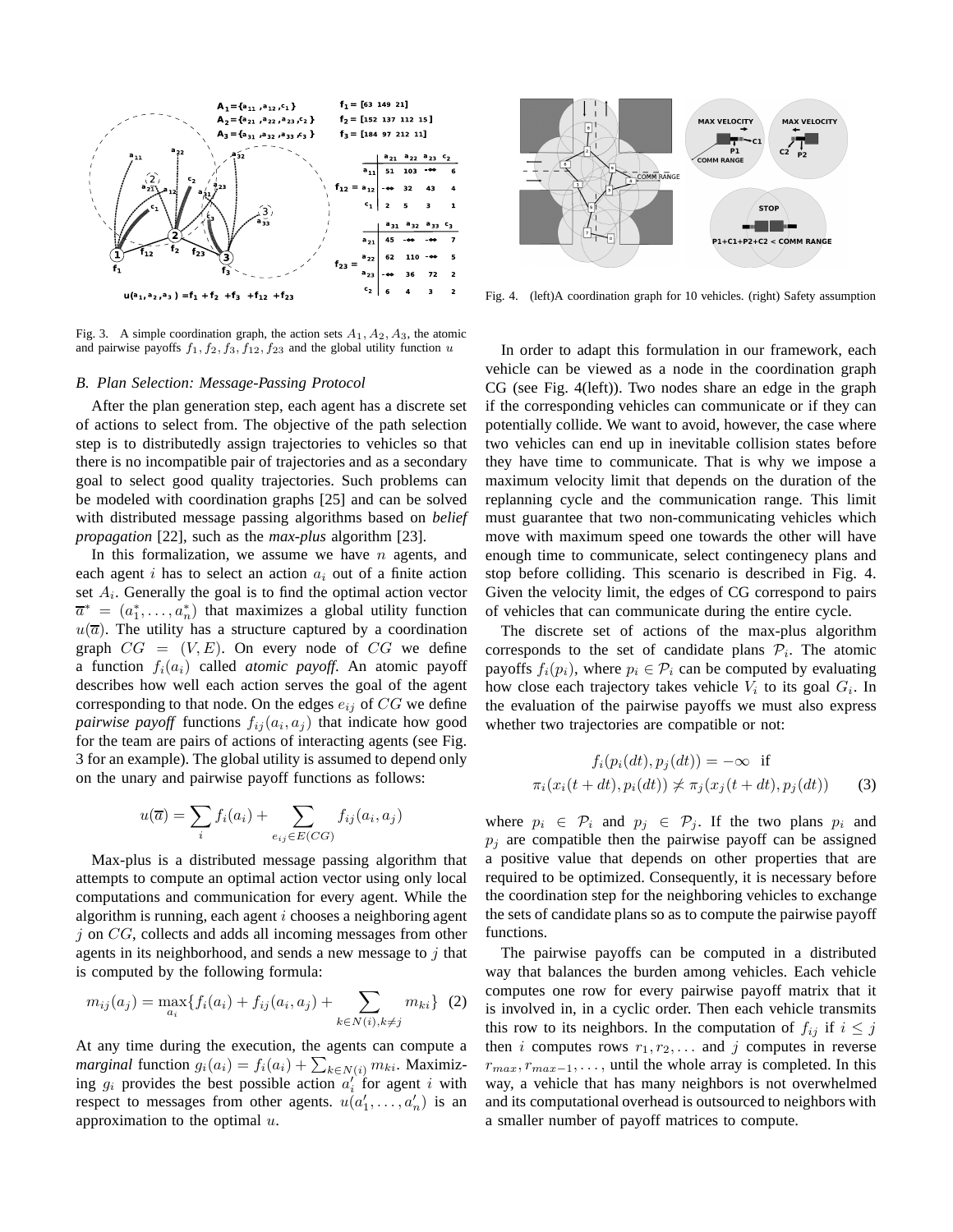## *C. Achieving Safety*

The two step approach we have described so far is a distributed search technique, which has no guarantee of finding compatible plans. It can actually fail for multiple reasons:

- 1) Imposing time limitations on sampling-based planners may result in  $P_i$  being empty even if there is a solution.
- 2) The cycle may be completed before vehicles have enough time to exchange and evaluate plans.
- 3) Compatible trajectories may exist but they may not have been produced because decoupled coordination is incomplete [20].
- 4) Max-plus is also incomplete when CG is not a tree. Although it converges quickly to a near-optimal solution [23], incompatible pairs may still be selected.
- 5) The approach so far does not address the issue of ICS.

All these safety concerns can be dealt with, if every vehichle has available in the beginning of every planning cycle a contingency plan  $\gamma(\infty)$  that avoids collisions with the environment and other obstacles. For example, for systems with second order dynamics and static workspace obstacles, a contingency plan can be a breaking maneuver that brings a vehicle to a complete stop. In [21] a theoretical study of avoiding ICS in the case of multiple communicating vehicles by using contingency plans can be found. That paper describes the following sufficient requirements so as to guarantee the existence of a contingency plan in the beginning of every replanning cycle:

**Requirement 1:** The concatenation of a plan  $p_i(dt)$  with a contingency plan  $\gamma_i(\infty)$  must be collision-free with respect to workspace obstacles:

$$
\pi'(\pi(x(t_n), p_i(dt)), \gamma_i(\infty))
$$
 is collision-free. (4)

**Requirement 2:** The concatenation of plan  $p_i(dt)$  with a contingency plan  $\gamma_i(\infty)$  must be compatible with the current contingency plans  $\gamma_i(\infty)$  of other vehicles:

$$
\forall j \neq i: \quad \pi'_i(\ \pi_i(x_i(t_n), p_i(dt)), \gamma_i(\infty))
$$

$$
\asymp \ \pi_j(x_j(t_n), \gamma_j(\infty))
$$
(5)

**Requirement 3:** The concatenation of selected plan  $p_i(dt)$ with a contingency plan  $\gamma_i(\infty)$  must be compatible with the concatenations of selected plans  $p_i(dt)$  of other vehicles with their contingency plans  $\gamma_i(\infty)$ :

$$
\forall j \neq i: \pi'_i(\pi_i(x_i(t_n), p_i(dt)), \gamma_i(\infty))
$$
  
 
$$
\asymp \pi'_j(\pi_j(x_j(t_n), p_j(dt)), \gamma_j(\infty))
$$
 (6)

These requirements are directives that decribe what kind of information needs to be exchanged between vehicles, and how the selection of future plans must be done. The first two requirements make sure that the planner will produce plans that respect the other vehicle's contingencies. The third requirements ensures that the contingency plans attached to selected plans (as in Eq. 6) are also compatible. In [21] an inductive proof is provided that shows that if the requirements are satisfied then the vehicles will be moving safely. In that work the coordination step is achieved with a priority-based scheme, while in the current work we show a fully distributed approach that does not use priorities. These requirements, however, do not depend on the planning algorithm or the coordination scheme used. In this work we have extended the previous contribution [21] by showing that the full scheme does not depend on a prioritized scheme for coordination, but that it can be also implemented with a fully distributed message passing protocol.

#### *D. Algorithm*

We describe here how we the overall proposed protocol can satisfy the requirements in a distributed way. The algorithm is provided in pseudocode in Algorithm 1.

To satisfy the second requirement, each vehicle  $V_i$  must be aware of the contingency plans of neighboring vehicles  $V_i$  at state  $x(t + dt)$ . These contingency plans have already been computed by each  $V_i$  during the previous step. This information can be communicated at the beginning of each cycle between neighbors. After exchanging contingency plans, the sampling-based, kinodynamic planner is invoked. The planner now not only produces collision-free trajectories for duration  $dt$  but also avoids ICS with obstacles (Eq. 4). The planner considers as colliding all the trajectories that intersect the contingencies of other vehicles to satisfy Eq. 5.

Next, the set of candidate plans  $P_i$  is constructed from Tree. For each plan in this set, the corresponding contingency is attached to it and the unary payoff  $f_i(p_i)$  is evaluated. Then, neighboring vehicles exchange their candidate plans and compute pairwise payoffs. Instead of using Eq. 3, however, for defining incompatibility, we must use Eq. 6, which takes the concatenation with contingency plans into account. Given the definition of unary and pairwise payoffs the asynchronous message-passing protocol is initiated and the vehicles start exchanging messages. When the algorithm runs out of time, vehicle transmit to their neighbors their final action selections. Max-plus is incomplete, so if two neighboring vehicles have selected incompatible trajectories then one of the two vehicles switches to the contingency plan. This is a very fast adjustment step, which guarantees that the third requirement is always satisfied. In the experiments section we show that the cases where max-plus has to resort to the contingency plan are fewer compared to priority-based schemes.

The secondary goal is to find among the safe solutions one that maximizes the global utility  $u$ , within the allocated amount of time. Because the algorithm does not monotonically increase the global utility, it must periodically compute  $u$ and keep track of the action vector that produced the maximum value. However, no single agent has all the available information to compute  $u$ . In order to achieve an efficient, distributed computation of the utility we use a minimum spanning tree of CG. There are asynchronous distributed protocols for computing minimum spanning trees on graphs using local information such as the distance between agents [26]. Given the minimum spanning tree structure, an arbitrary vehicle acting as a root of the tree initiates the process: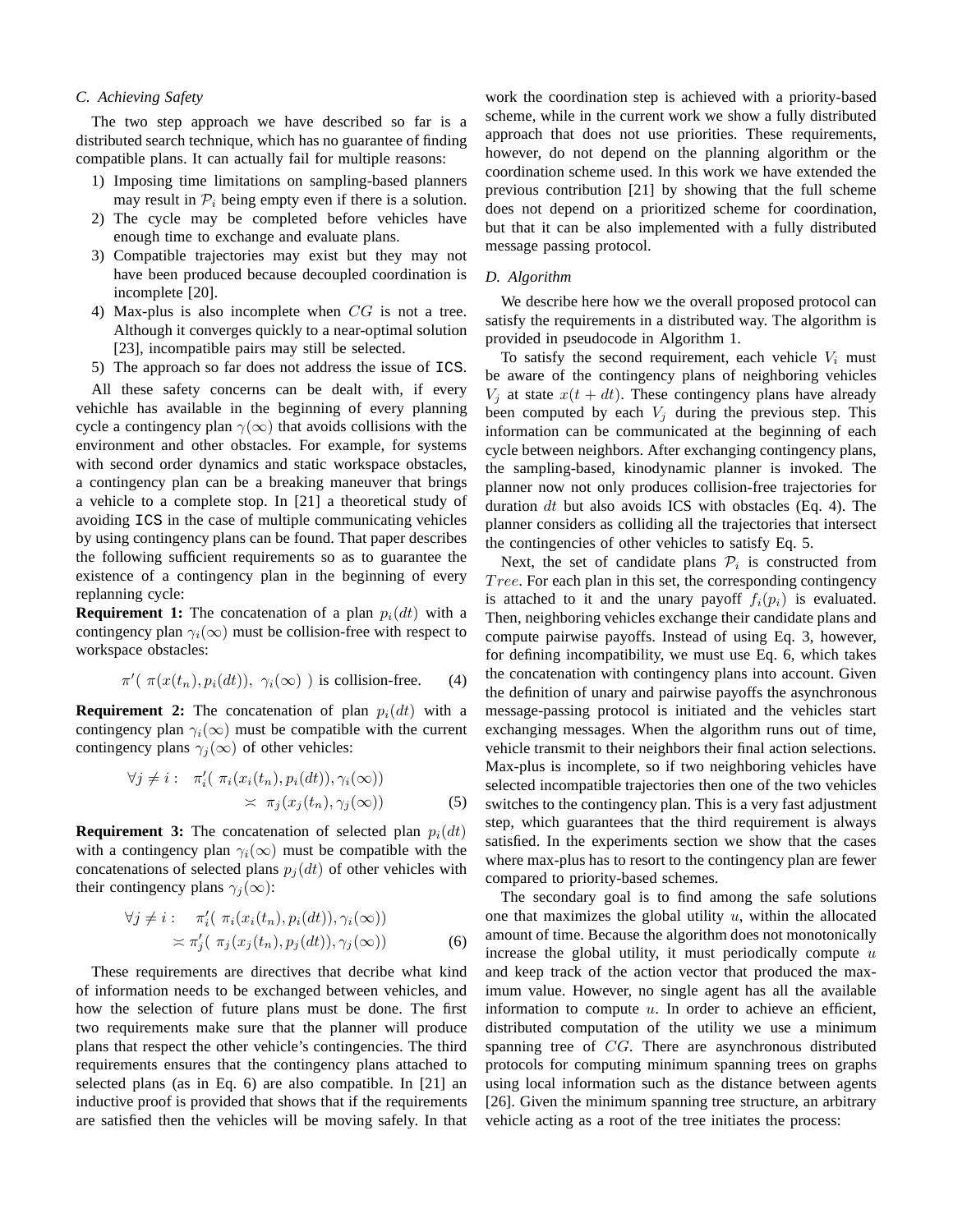## **Algorithm 2** DISTRIBUTED, SAFE PLANNER

Identify set of neighbors  $N_i$ (Exchange contingencies) **for all**  $j \in N_i$  **do** Send contingency  $\gamma_i(\infty)$  to  $V_j$ Receive contingency  $\gamma_i(\infty)$  from  $V_j$ (Planning: respects Req. 1,2)  $Tree \leftarrow$  Retain valid subset of  $Tree$  from previous cycle **while**  $(time < PlanningBudget)$  **do** Select a state  $x(t')$  on the existing  $Tree$ Select valid plan  $p(dt')$ Propagate trajectory  $\pi(x(t), p(dt))$ **if** (  $(\pi(\pi(x(t), p(dt'), \gamma(\infty))))$  is not **collision-free**) **then** Reject  $\pi$ **else for all**  $j \in N_i$  and while  $\pi$  not rejected **do if** (  $\pi(x(t), p(dt')) \nless \pi_j(x_j(t_n), \gamma_j(\infty))$  ) **then** Reject  $\pi$ (Evaluate and exchange candidate plans)  $P_i \leftarrow$  plans of duration dt from Tree **for all**  $p_i \in \mathcal{P}_i$  **do** Attach contingency plan  $\gamma_i(\infty)$  to  $p_i(dt)$ Evaluate unary payoff  $f_i(p_i)$  for  $p_i \in \mathcal{P}_i$  given  $G_i$ **for all**  $j \in N_i$  **do** Send set  $\mathcal{P}_i$  to  $V_j$ Receive set  $P_i$  from  $V_i$ (Take Req. 3 into account) **for all**  $p_i \in \mathcal{P}_i$  **do for all**  $p_i \in \mathcal{P}_i$  **do if**  $(\pi'_i(\pi_i(x_i(t_n), p_i(dt)), \gamma_i(\infty)))$   $\asymp$  $\pi'_j(\pi_j(x_j(t_n),p_j(dt)),\gamma_j(\infty))$  then Compute payoff  $f_{ij}(p_i, p_j)$  given the goals  $G_i, G_j$ **else**  $f_{ij}(p_i, p_j) = -\infty$ (Coordination) Enter into asynchronous message-passing to optimize:  $u(\overline{p}) = \sum_i f_i(p_i) + \sum_{e_{ij} \in E(CG)} f_{ij}(p_i, p_j)$ Stop protocol before time  $t + dt$ Select plan  $\overline{p_i}$  that maximized  $u(\overline{p})$ **for all**  $j \in N_i$  **do if**  $(\overline{p_i}$  incompatible with  $\overline{p_j}$  **then** Select contingency  $\gamma_i$  as the next action

**Down pass** The root transmits a signal to compute u. Each node passes the signal down the tree.

**Up pass** Each node i:

- 1) Collects partial payoff values and actions from children.
- 2) Maximizes marginal  $g_i$  and chooses best action  $a_i$ .
- 3) Adds its contribution to the global payofff  $u$ .

4) Sends new partial payoff and actions to its parent. **Down pass** The root adds up all partial payoffs so as to compute and maximize  $u$ . The optimal value of  $u^*$  and actions  $\overline{a}^*$  are transmitted down the tree.

This computation is fast since the utility computation messages can be interleaved with normal max-plus messages [23].



Fig. 5. Two snapshots of 16 vehicles exploring the labyrinth environment, while retaining a vehicular network.

#### *E. Extension to Vehicular Networks*

So far we have assumed that the vehicles execute tasks which do not require from the vehicles to retain a communication network. However, the same framework can be used to produce trajectories that also provide safety guarantees in terms of network connectivity. This can be easily achieved by considering as incompatible every pair of trajectories that breaks a communication link. In order to take the second-order dynamic constraints into account, we must also check that the concatenation of the trajectories with contingency plans also retains the communication link similarly to Eq. 6.

Yet, trying to maintain all the communication links is overly constraining. It is enough to try and maintain the edges in a minimum spanning tree of the communication graph. The minimum spanning tree structure can be computed distributedly in the beginning of each cycle [26]. In this case, only communication links along the minimum spanning tree are required to remain connected. If only a spanning tree of the communication graph is retained during each step, then the network is able to change the topology of its communication graph so as to adapt to its workspace.

# IV. EXPERIMENTAL RESULTS

**Setup:** We tested our algorithm on a distributed simulator that we developed and ran on an XD1 Cray cluster. The planner for each vehicle is running on a different processor and operates under time limitations imposed by a server that simulates ground truth. All data exchange is done via simple send and receive messages using sockets.

The simulated vehicular networks have been tested in three different environments. *Rooms* and *Random* are seen in Fig. 6. The first represents a structured environment with rooms and corridors, while the second is an unstructured environment. *Labyrinth* (Fig. 5) is a difficult scene that contains multiple narrow passages. Two types of vehicles have been tested, carlike robots, for which the dynamic equations are shown in



Fig. 6. The state update equations for the car-like vehicles and scenes "rooms" and "random".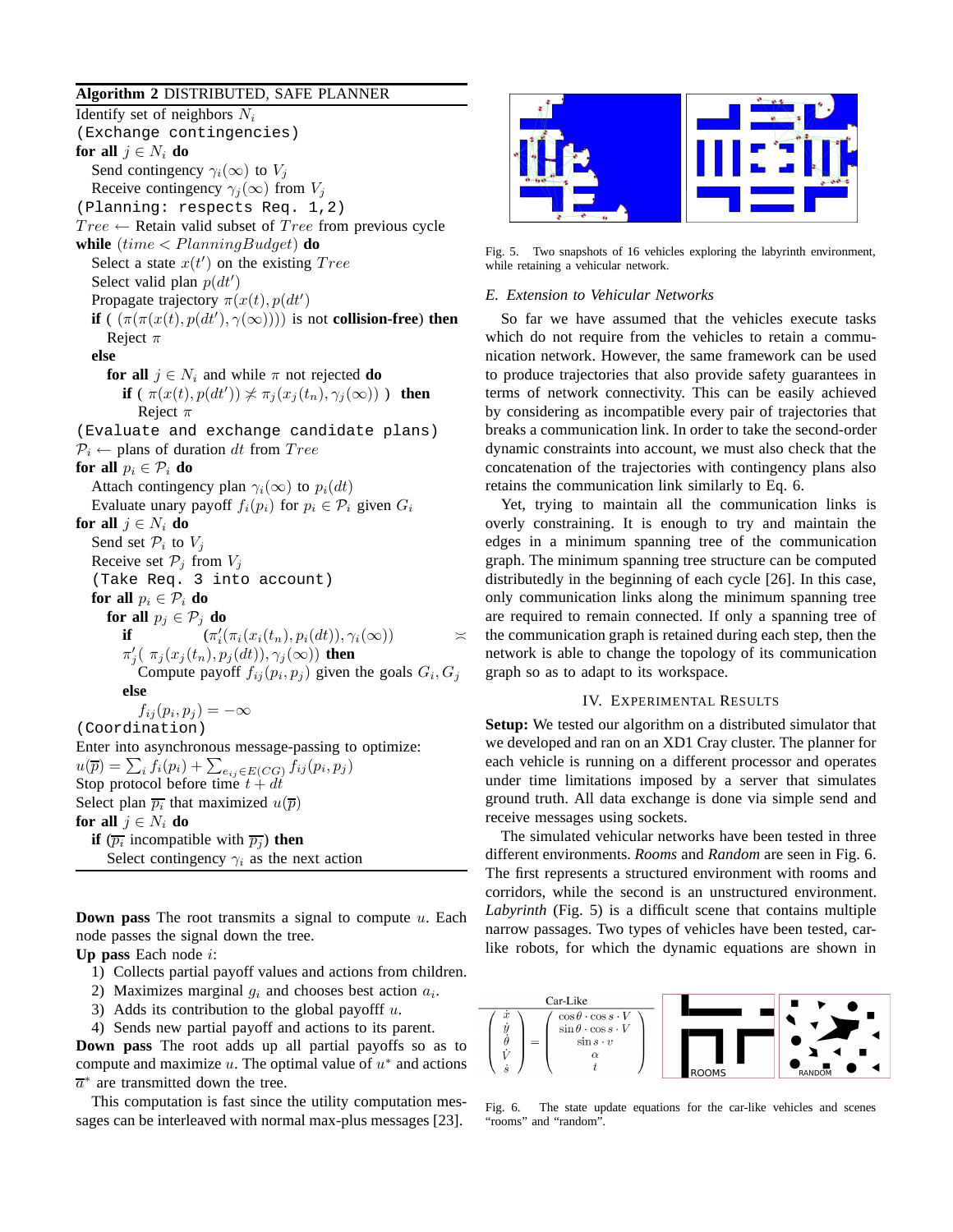|                | Rea                     |           | Reg1 & Reg2              |           | Reg1 & Reg3          |           | All<br>. Requirements |           |
|----------------|-------------------------|-----------|--------------------------|-----------|----------------------|-----------|-----------------------|-----------|
| Vehicles<br>Nr | 1Sl<br>failure<br>(sec) | success % | 1st<br>failure,<br>(sec) | success % | ı st<br>failure(sec) | success % | st<br>failure(sec)    | success % |
|                | 287.10                  | 10%       | 293.25                   | 37.37%    | 13.10                | 0%        | N/A                   | 100%      |
|                | 21.00                   | 0%        | 141.07                   | $2.00\%$  | 21.53                | 0%        | N/A                   | 100%      |
|                | 3.67                    | 0%        | 24.16                    | 0%        | 4.31                 | 0%        | N/A                   | 100%      |
| 10             | 3.00                    | 0%        | 23.10                    | 0%        | 3.00                 | 0%        | N/A                   | 100%      |

TABLE I

PROBABILITY THAT NETWORKS OF CAR-LIKE VEHICLES SUCCEED TO EXPLORE WHEN DIFFERENT REQUIREMENTS ARE MET.

Fig. 6, and differential drive robots with bounded acceleration. The car-like robots obey velocity bounds :  $|V| \leq 3.5m/s$ , and  $\frac{9}{2}$ acceleration bounds:  $\alpha \leq 0.8m^2/s$  as well as steering bounds:  $\frac{5}{5}$  $|s| \leq 1 deg/m$ ,  $|t| \leq 4 deg/s$ . Vehicles have limited sensing and communication ranges. For contingencies, deacceleration maneuvers were used. The framework allows for plugging in other types of dynamics and having different contingencies.

We present here results from an application that combines many of the constraints we are interested in testing our algorithm. The vehicles have to solve a coordinated exploration task while retaining a network and avoiding collisions. They are initially located at the bottom left corner of the environment, close one to another, but at collision-free states forming a network with a single component. During each replanning cycle a simulated model builder and a task planner transmit to the vehicles the updated map and set of goals. The goals correspond to frontiers of the unexplored space and are assigned greedily so that large frontiers which are close to vehicles are being considered first. Experiments with up to 32 vehicles have been conducted.

We compare the max-plus algorithm against a simpler prioritized scheme described in more detail in [21]. In that scheme, the vehicles have unique global priorities. The planning step is the same as here. For the plan selection, each vehicle receives the choices of higher priority vehicles and then tries to choose its own plan so that it is compatible the higher priority neighbors. If no such plan exists, the vehicle chooses the contingency plan. At last the vehicle transmit its selection to its lower priority neighbors.

**Feasibility:** Table I exhibits the importance of the safety requirements in decoupled replanning. We measure the time (in seconds), that the vehicles can move without colliding with each other when Requirements 2 and/or 3 (those necessary for safe multi-vehicle planning) are relaxed. The numbers reported show the time at which the first collision or loss of network connectivity occurs. The problem is so constrained for multiple vehicles, that often collisions cannot be avoided past the 2nd replanning loop. The results are averaged out of 10 runs and are shown in columns labeled *failure*. If either one of the two requirements is absent, the vehicles cannot avoid collisions with each other. When all requirements are enabled, then as expected, there is no failure. The columns labeled *success*, measure the percentage of successful exploration of the whole space without collisions. As we see, for small teams of 2 or 4 vehicles, there were some cases where the vehicles completed the task without one or both of the requirements. This is to be expected since the chances of an encounter are lower for such small teams.



Fig. 8. Scalability results for three scenes: Random, Rooms, Labyrinth. Left: DD robots, Right: Car-Like robot

**Contingency Plans:** One important advantage of the max-plus algorithm is that it avoids the use of priorities in coordination. In priority-based schemes, lower priority vehicles are overly constrainted by the choices of higher priority agents. This may lead to frequent selection of contingency plans. We have experimented in scenes *Labyrinth* and *Rooms* for networks with 16 and 32 vehicles. Table II presents the number of times contingencies were selected using the simple prioritized scheme and max-plus. For 32 vehicles, max-plus chooses contingency plans considerably fewer times. Additionally, the results from the prioritized scheme have higher variation between different scenes and team sizes, while max-plus is much more consistent.

Scalability: The scalability properties of the algorithm are presented in Fig. 8, which provides the average running times (10 runs per case) to complete exploration in the three scenes for car-like and DD vehicles. Increasing teams size from 2 to 16 results in 5 to 6 times faster exploration. This is a very encouraging result given that the simulated systems are very constrained, both due to network and kinodynamic constraints. Moreover, there is no significant variation in the performance of the algorithm when applied to systems with different dynamics.

**Performance and Parameter Dependence:** Fig. 7(left) shows the average activity profile of a vehicle during each cycle. The algorithm utilizes most of the replanning cycle in useful computations but the payoff computation takes up a nontrivial amount of time. In the selection step, max-plus does not let the processor idle, and in most cases is able to find an optimal or near optimal solution. The latter is confirmed by

|                 |        | Rooms  | Labyrinth |        |  |  |  |  |
|-----------------|--------|--------|-----------|--------|--|--|--|--|
|                 | 16     | 37     | 16        | 32     |  |  |  |  |
| Prioritized     | 3.61 % | 24.5 % | 1.35 %    | 8.42 % |  |  |  |  |
| Max-plus        | 0.98%  | 2.26 % | 3.04 %    | 4.84 % |  |  |  |  |
| <b>TABLE II</b> |        |        |           |        |  |  |  |  |

AVERAGE PERCENTAGE OF CYCLES THAT  $V_i$  executes contingency.